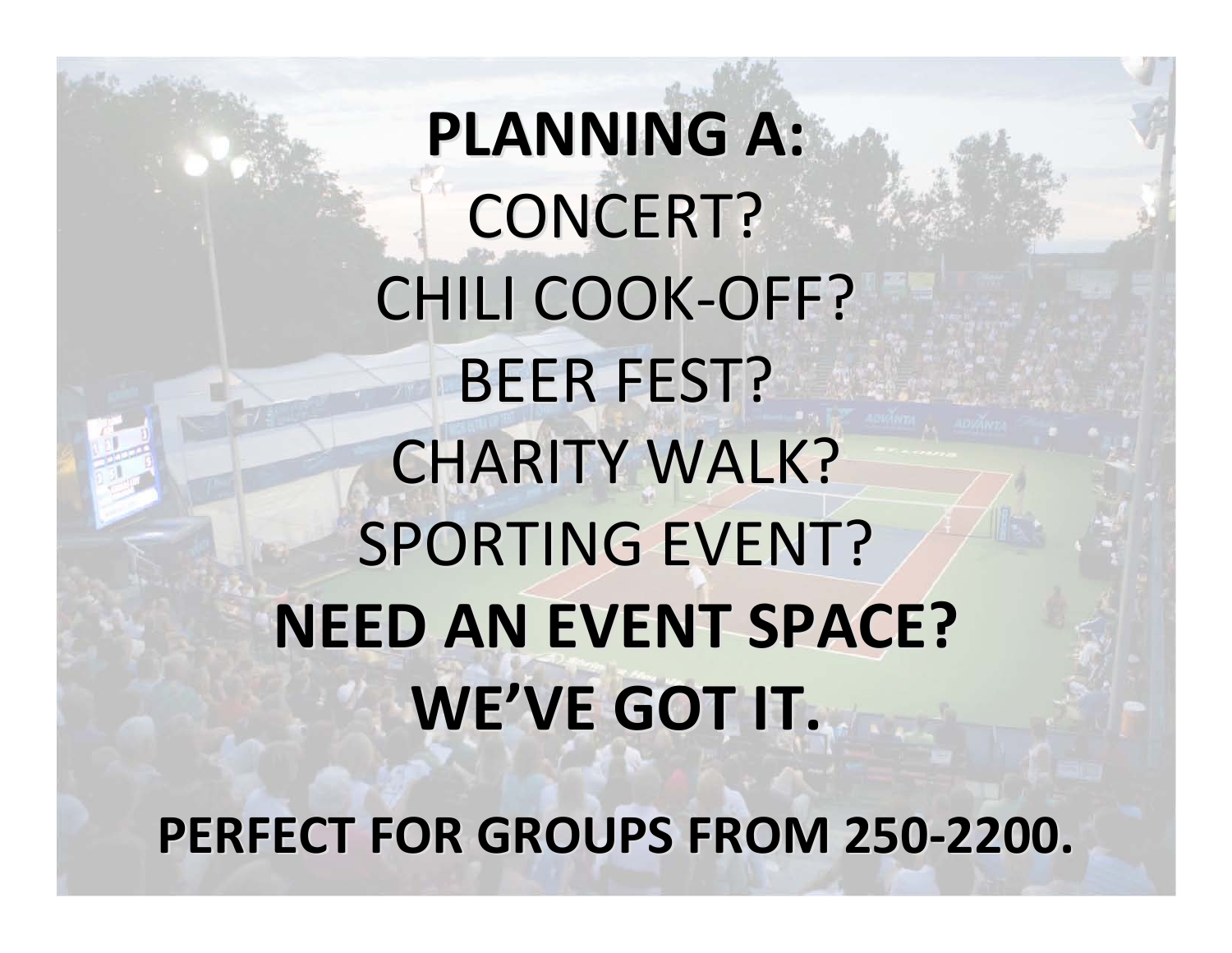# **WE'RE NOT JUST TENNIS.**

The Dwight Davis Tennis Center is the perfect space for your next event! From Fall Festivals for 300 to Concerts for 2,200 we can accommodate groups of all sizes.

Located in Forest Park across from the History Museum, DDTC is a great outdoor venue for any event!

The Twin Parking Lots, located next to DDTC provide ample free parking for your guests.

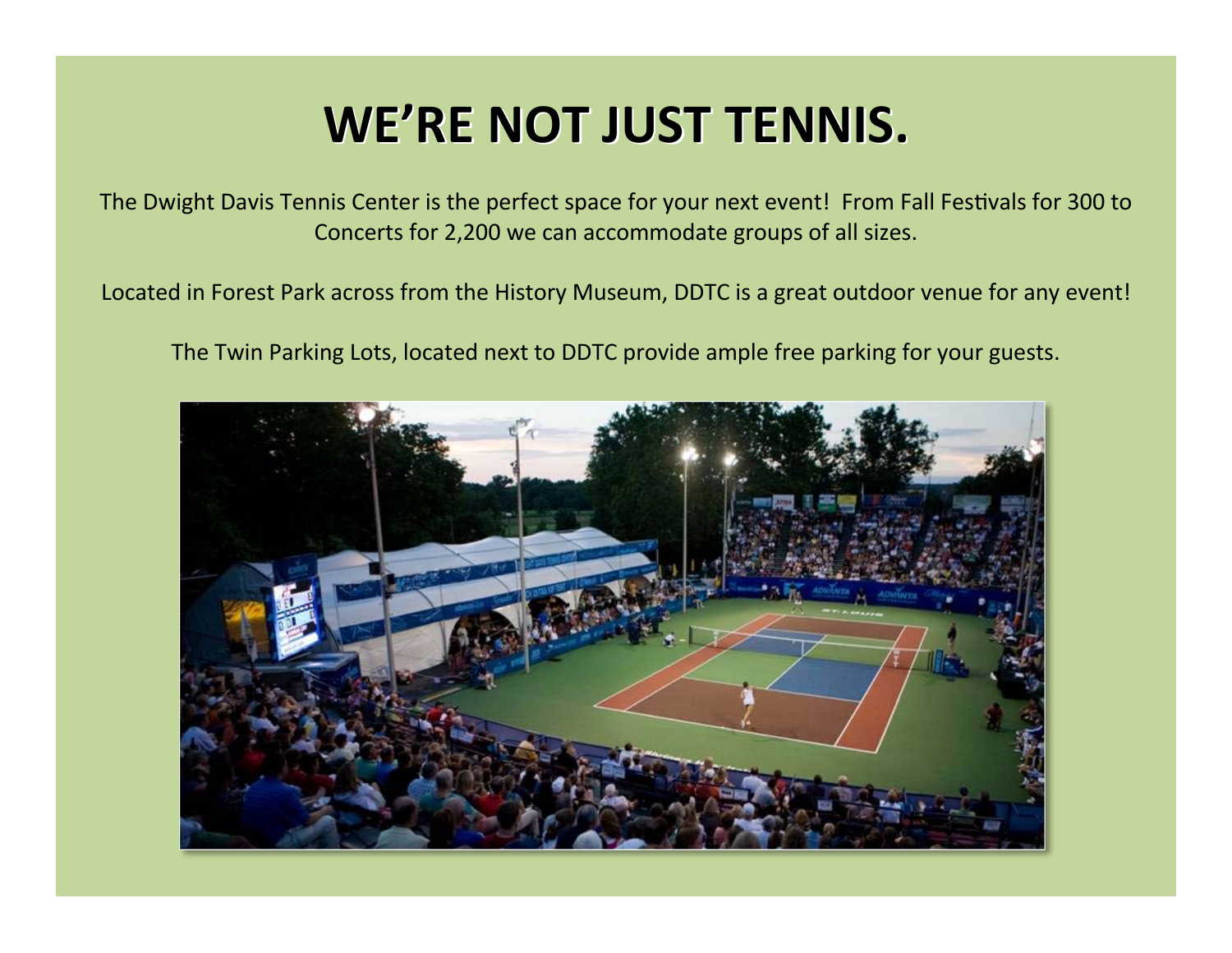# **LOCATION LOCATION**

Dwight Davis Tennis Center 5620 Grand Drive, St. Louis, MO 63112

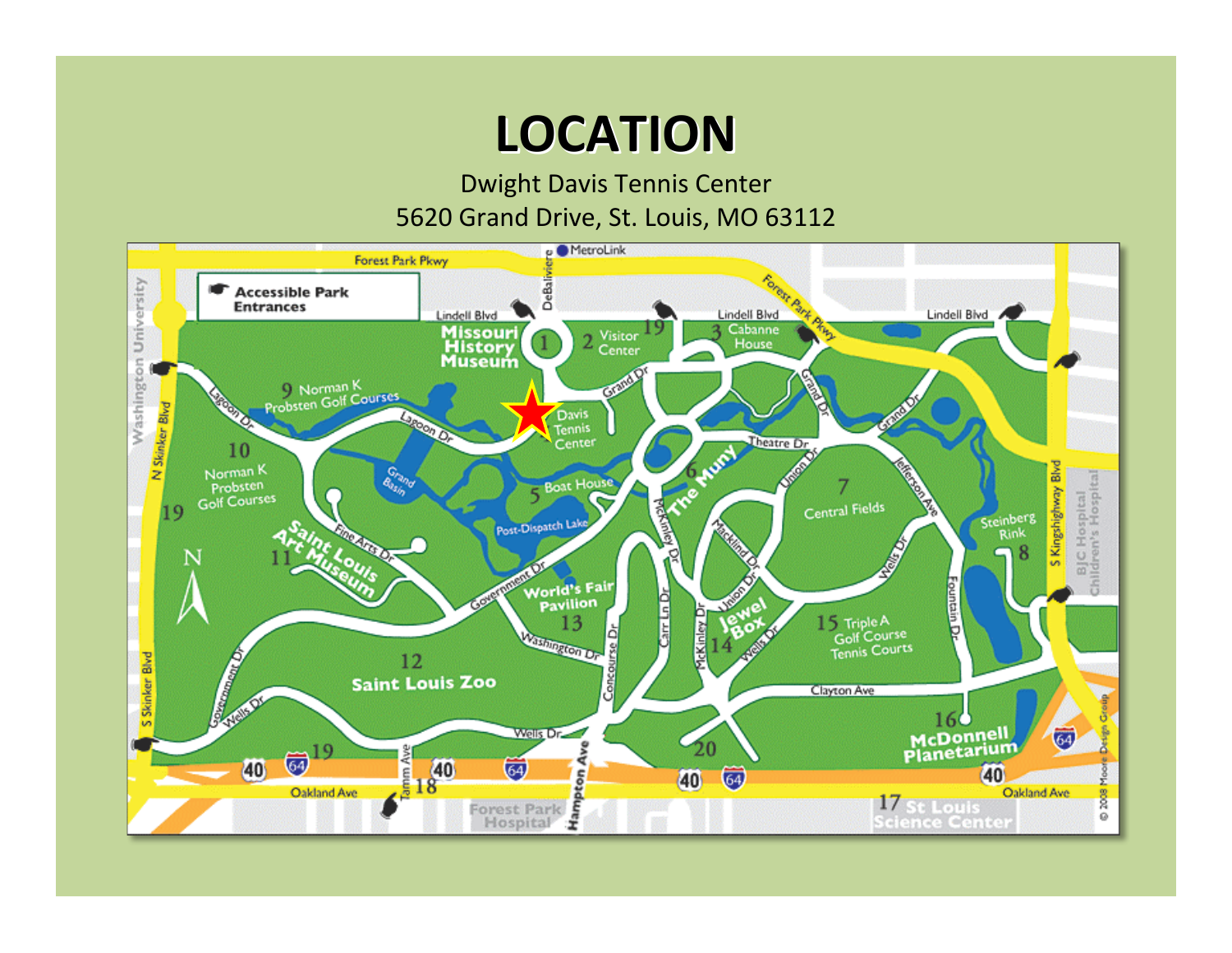## **IT'S A GRAND SLAM!**

#### **Dwight Davis Tennis Center:**

Perfect for groups of all sizes! We can accommodate groups from 300 in the VIP Tent to an additional 1,500 in the stands!

•Stadium seats 1,500 (not including "on-court" seating)

•Clubhouse Patio Capacity: 150

•Stadium Court Measures 100' x 70'

•VIP Tent Measures 100' x 43'

•VIP Tent Capacity:

- •300 Seated
- •275 w/ Dance Floor

•400 Cocktail



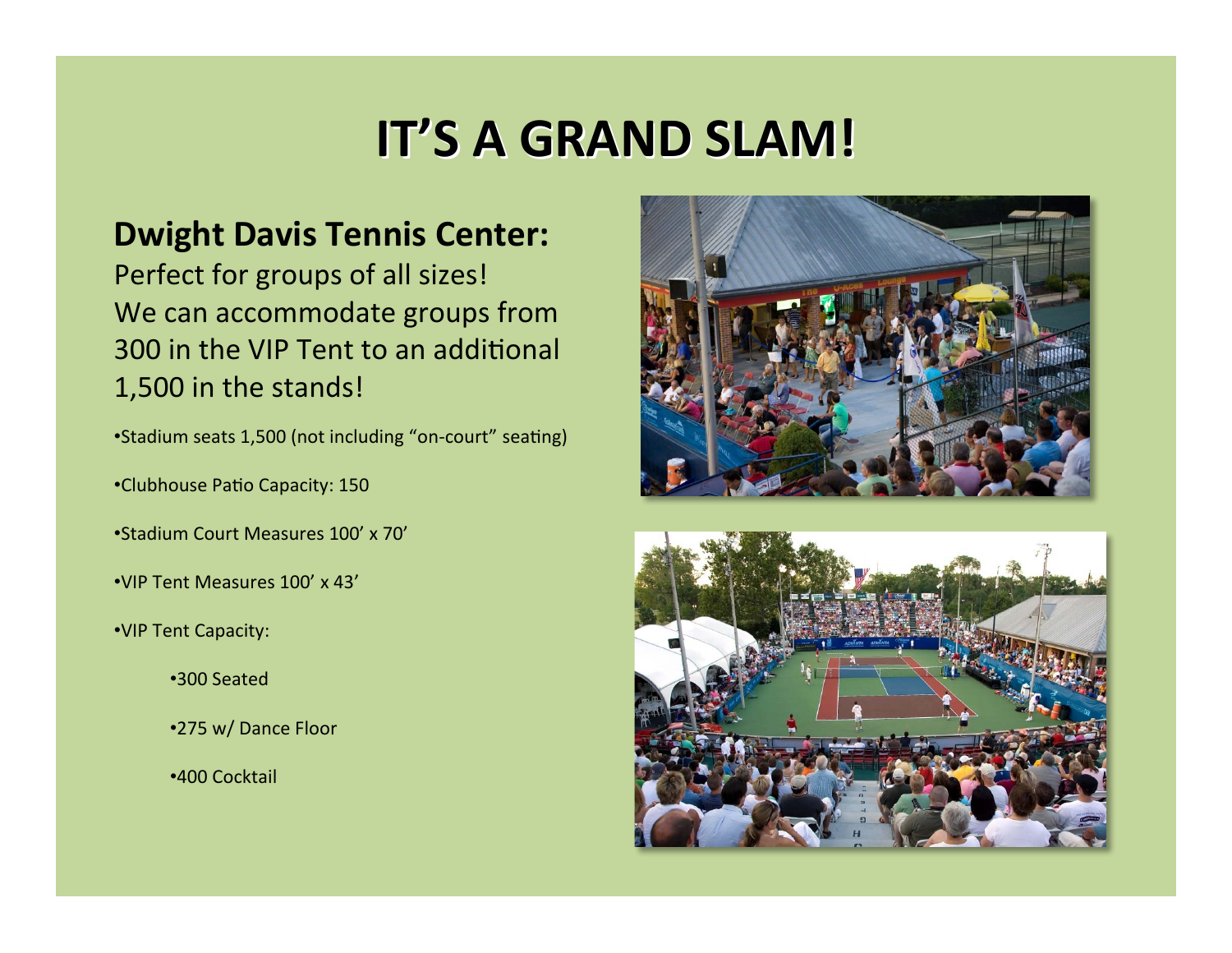## **AMENITIES AMENITIES**

#### When you rent DDTC for your event, you will have access to:

**Stadium Court:** the perfect spot for Center Stage!

**East Clubhouse Patio & Grandstands:** A great set up for spectators!

Including 2 outdoor restrooms on East Clubhouse Patio Stadium Seats 1,500 (not including "on-court" seating) Not open to public. For event rental use only.

**Clubhouse Facility:** This could be your "backstage"

Including indoor locker rooms & downstairs Player's Lounge There's even a "back" way to get around to the VIP Tent without being mobbed by fans.

**VIP Hospitality Tent:** Great for a VIP Lounge Measures  $43'$  x  $100'$  & runs the length of the court along the West sideline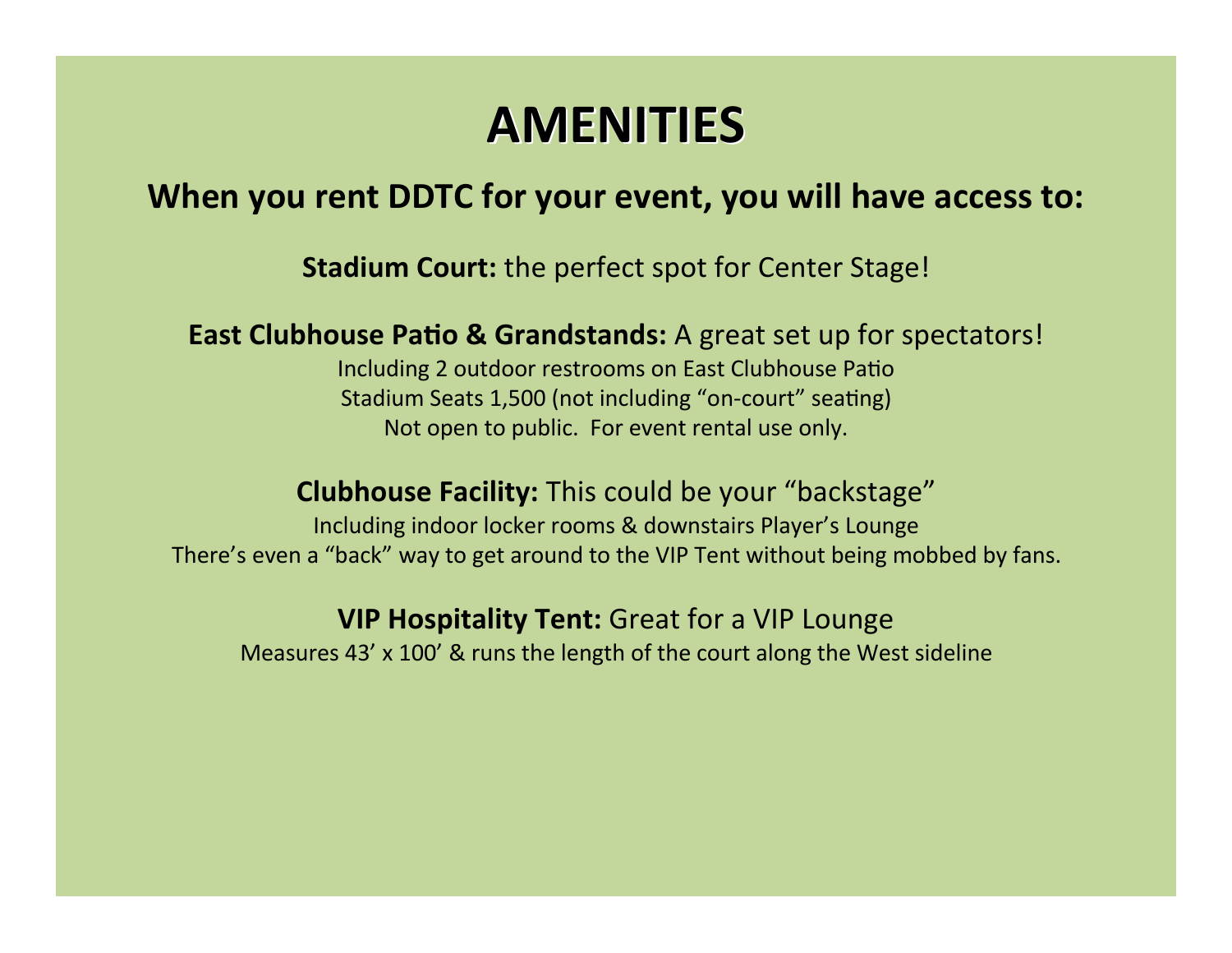## **PREFERRED'VENDORS PREFERRED'VENDORS**

We recommend using these vendors for your event planning needs:

•**Need a DJ or sound system**? We use Complete Music for all our sound needs. Call 314.991.5656 or visit www.completemusicinc.com for more info.

•**Additional Lighting** can be provided by Logic Systems. Contact Jeff at 314.968.4050 or jlohse@logicsound.com

•Valet Parking is allowed on-site. We use Midwest Valet Parking www.midwestvalet.com. Call Greg at 314.316.6764

•**Need a caterer**? We suggest working with:

LoRusso's Cucina 314.647.6222 www.lorussos.com Ask for Pam Hopkin pam@lorussos.com

Villa Farotto 636.519.0048 www.villafarotto.com Ask for Lisa LaRuffa or Jamie Gruntman catering@villafarotto.com

Creve Coeur Racquet Club 314.434.0344 www.ccrctennis.com Ask for Cyndi Cyndi@apted-hulling.com

•**Additional Restrooms** can be provided by R&R Sanitation 314.776.4000 www.randrportabletoilets.com

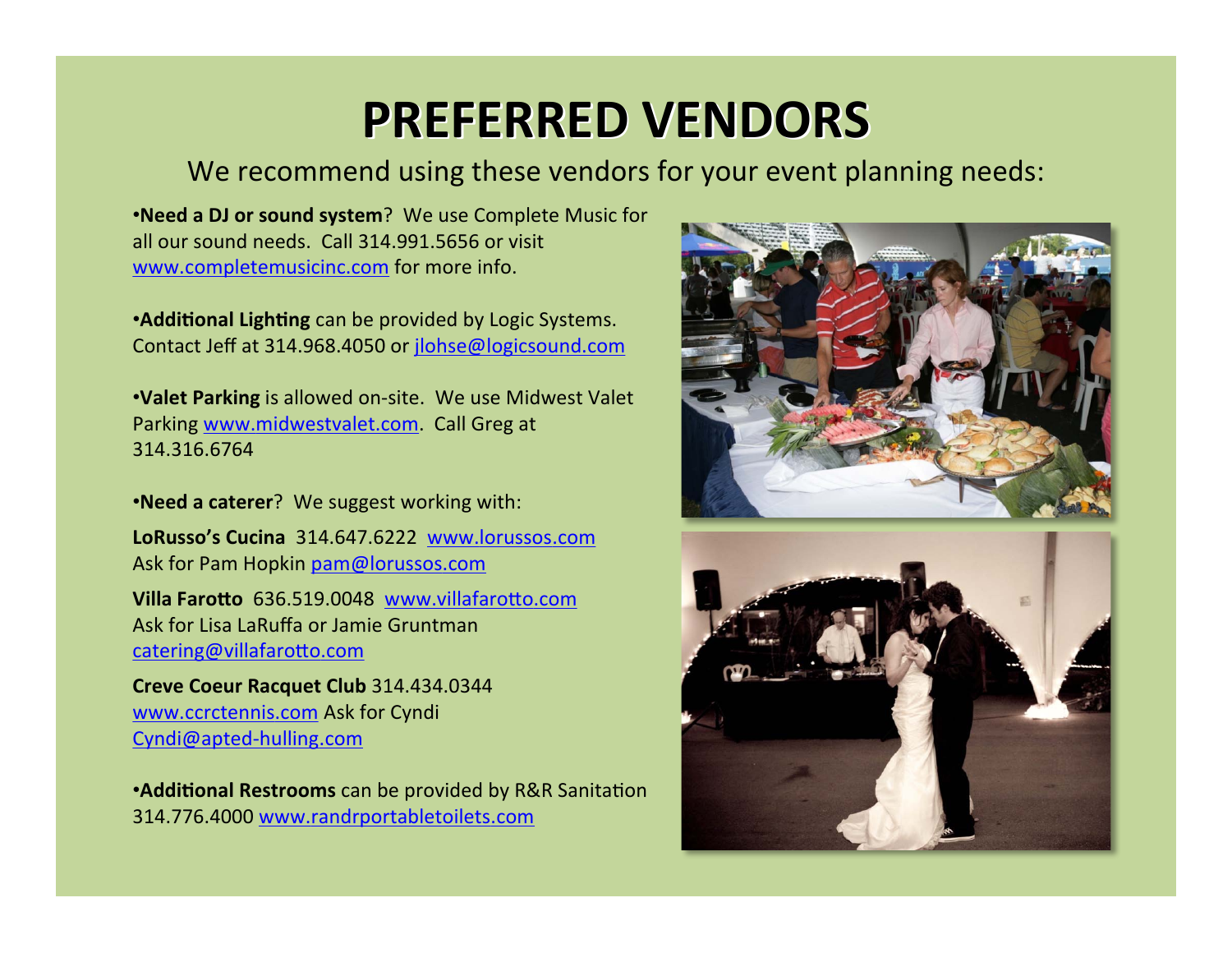#### **VALUE**

| <b>Entire Facility</b> | <b>Rental Times</b> | <b>Cost</b> |
|------------------------|---------------------|-------------|
| April 1 - November 1   | Monday - Sunday     | \$3,500     |

#### All contracts for 12 hour rental periods (including set-up & break down)

#### Prices include rental of Stadium Court, VIP Tent, Grandstands, East Patio & **Clubhouse Facility**

Covering the court and all additional rentals including sound equipment, additional restrooms, tables, chairs, staging, lighting, linens & service ware is not included.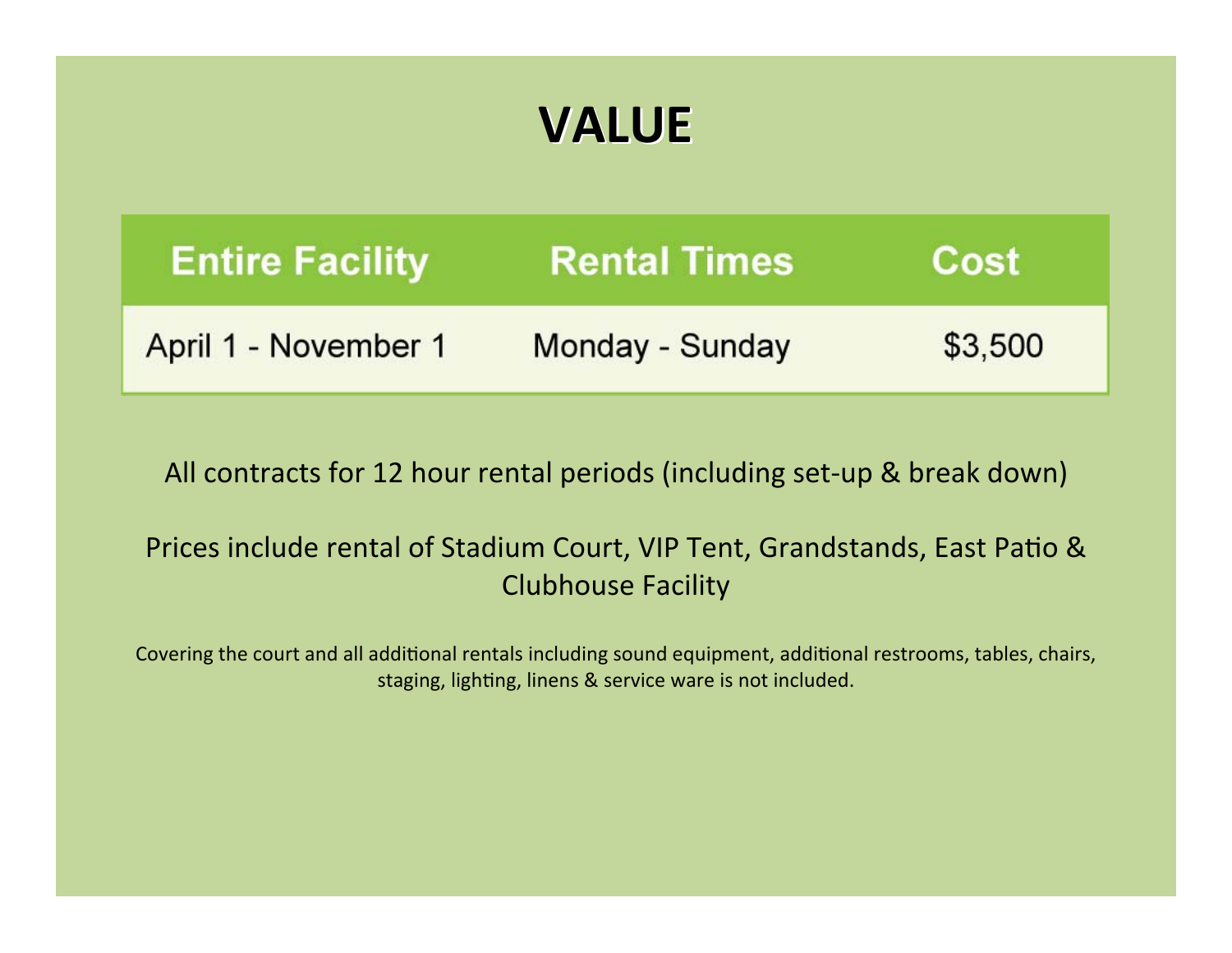### **ADDITIONAL INFORMATION**

•Dwight Davis Tennis Center is a smoke-free facility. Smoking is not permitted inside the gates of DDTC. We ask that guests who wish to smoke do so outside the gates of DDTC.

•Two restrooms are available for usage on-site (one on either side of the Clubhouse)

•Entire facility rental also available for sporting events, concerts & other events. Please let us know if you are interested and we can provide you with more information.

•Portable restroom facilities are permitted inside the fence line and are required for groups larger than+300.

•If you are a registered 501c3 non-profit organization, we are happy to offer special charity rates for your event.

•Perimeter lighting and soft lighting in the tent is provided by Dwight Davis Tennis Center.

•Stadium Court & surrounding court lights can be turned on at dusk to provide additional lighting •Ample free parking is available at the "Twin Lots" across from the Visitor's Center just East of Dwight Davis Tennis Center and along the street.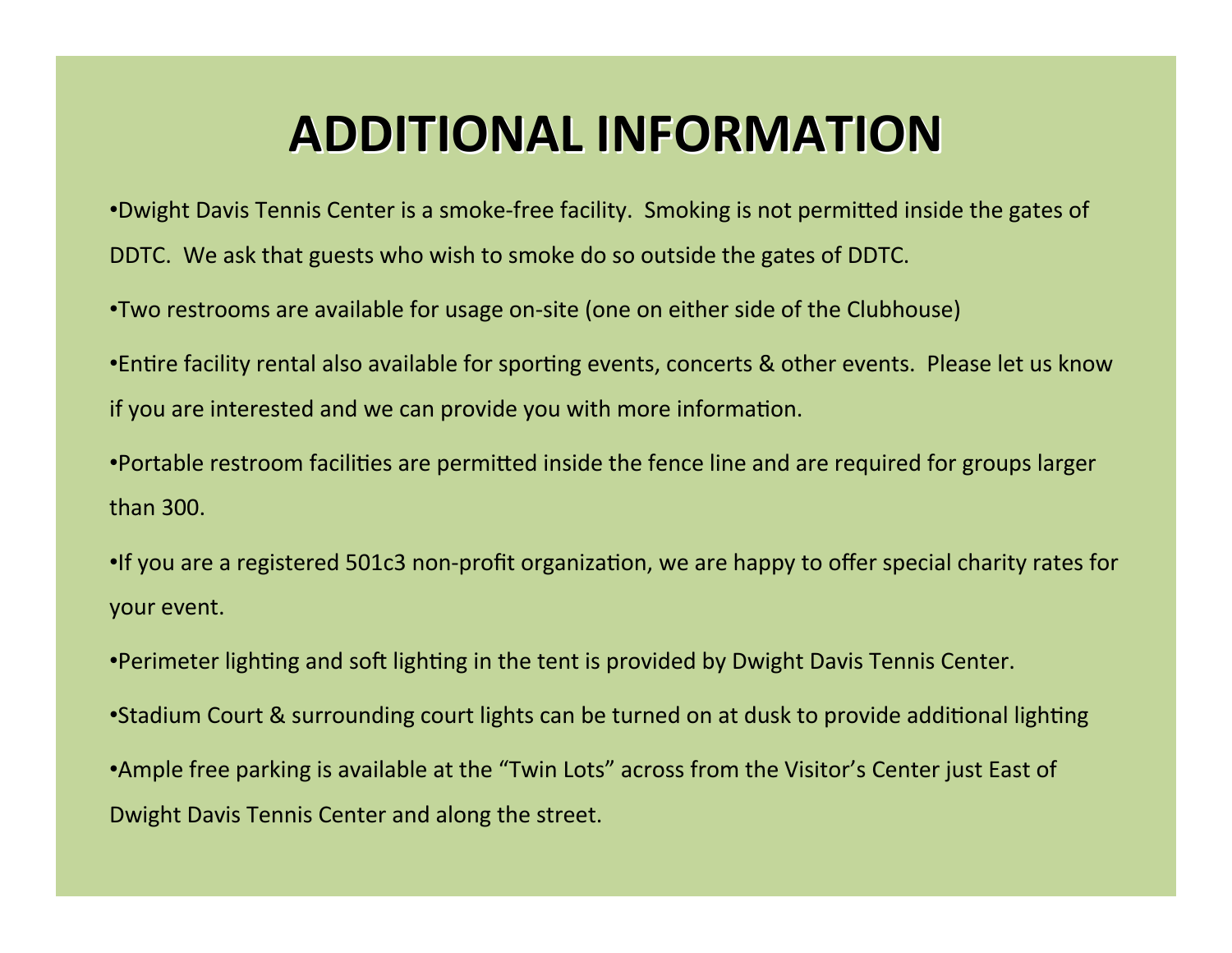# **CONTRACT'INFORMATION CONTRACT'INFORMATION**

•Trucks and/or cars are not allowed on grass areas or sidewalks.

•The Dwight Davis Tennis Center facility should be left in the same condition it was found prior to your event. Trash must be removed from the site and the tent must be swept.

•The renter is responsible for all set up & tear down. You will be charged accordingly if you would like DDTC staff to set up or tear down for your event.

•A security deposit of \$1,000 is due at the time you make your reservation. The security deposit will be forfeited in the event of damage to property, missing or damaged items on-site, or failure to leave DDTC in a clean condition. You will be billed for any damage and/or excessive cleanup required not covered by the security deposit. Security deposits will be returned within 30 days of the event after damages have been assessed. Security deposits are non-refundable in the event of cancellation.

•One-half of the total amount is due 3 months before the date of your event.

•We must receive full payment no later than 14 days before the date of your event.

•Any additional costs will be billed after the event.